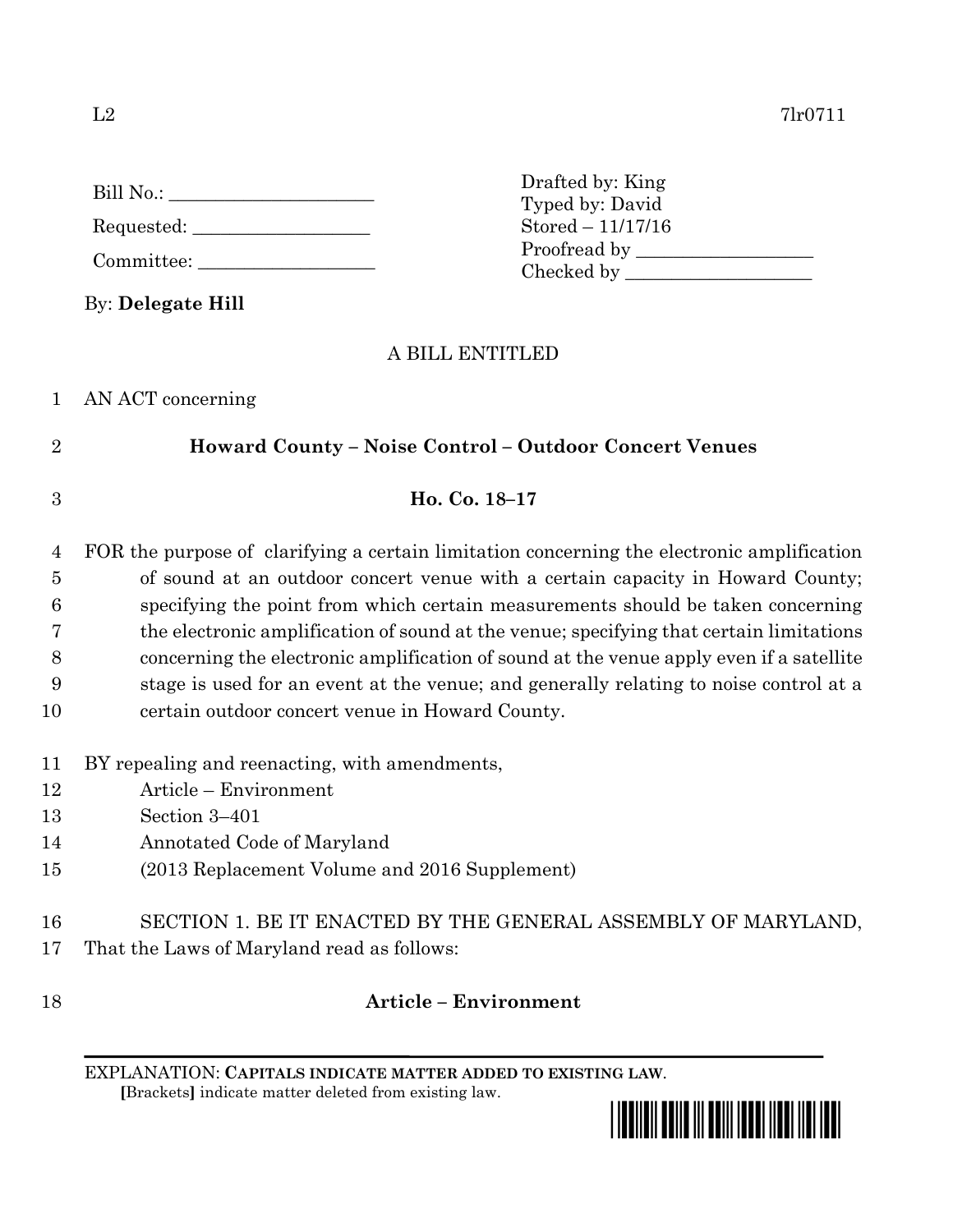3–401.

 (a) Except as otherwise provided by law, the Department shall adopt environmental noise standards, sound level limits, and noise control rules and regulations as necessary to protect the public health, the general welfare, and property.

 (b) In adopting environmental noise standards, the Department or a political subdivision that chooses to adopt environmental noise standards shall consider:

 (1) Information published by the Administrator of the United States Environmental Protection Agency on the levels of environmental noise that must be attained and maintained in defined areas under various conditions to protect public health and welfare with an adequate margin of safety; and

 (2) Scientific information about the volume, frequency, duration, and other characteristics of noise that may harm public health, safety, or general welfare, including:

(i) Temporary or permanent hearing loss;

 (ii) Interference with sleep, speech communication, work, or other human activities;

16 (iii) Adverse physiological responses;

- (iv) Psychological distress;
- 18 (v) Harm to animal life;
- (vi) Devaluation of or damage to property; and
- (vii) Unreasonable interference with the enjoyment of life or property.
- (c) (1) In adopting sound level limits and noise control rules and regulations, the Department or the political subdivision shall consider, among other things:

 (i) The residential, commercial, or industrial nature of the area affected;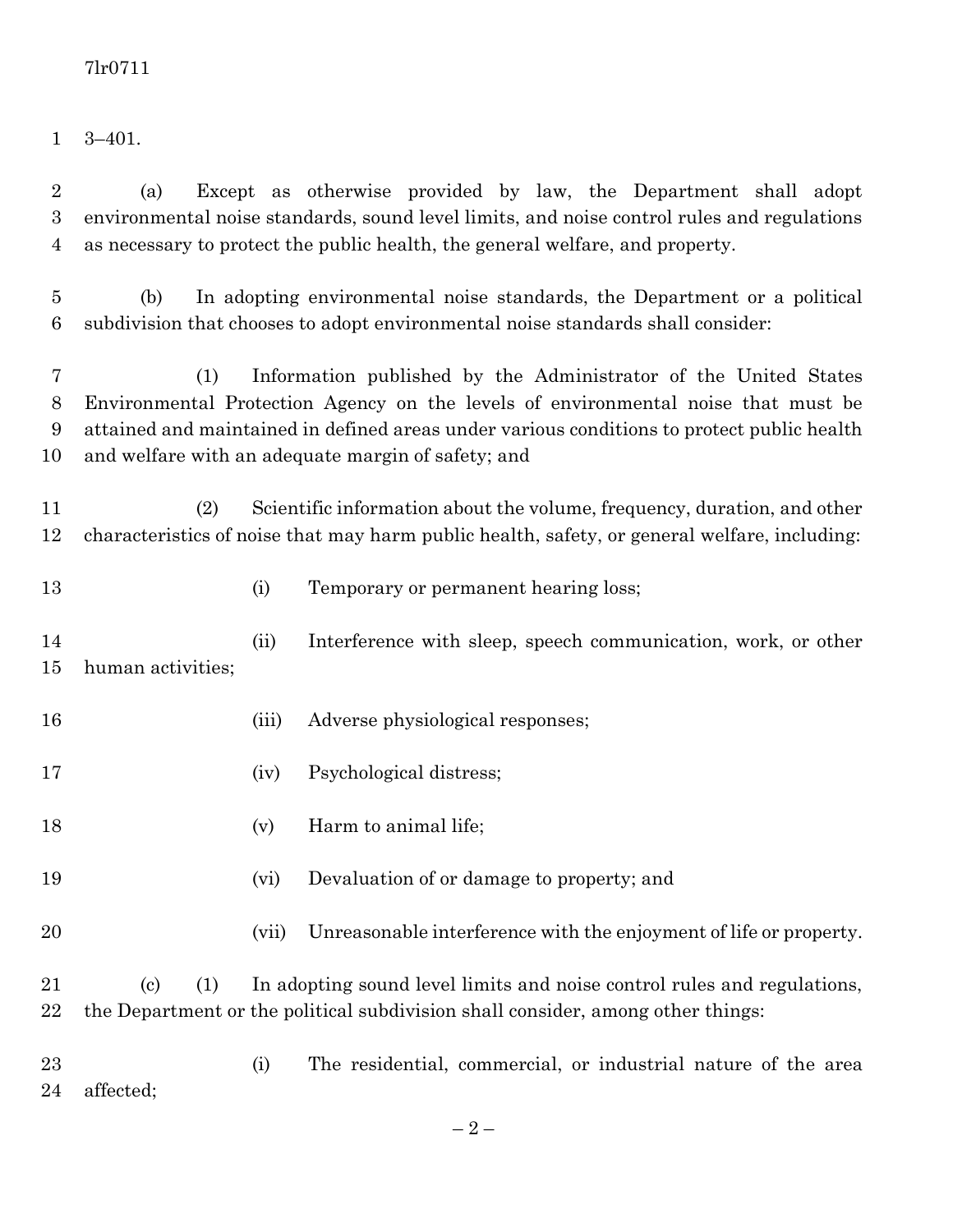### 7lr0711

| $\mathbf{1}$         |                                                                                                                                                                                                                                                                                                                                       | (ii)  | Zoning;                                                                                                                                                                                                                                                                                                                                 |  |  |
|----------------------|---------------------------------------------------------------------------------------------------------------------------------------------------------------------------------------------------------------------------------------------------------------------------------------------------------------------------------------|-------|-----------------------------------------------------------------------------------------------------------------------------------------------------------------------------------------------------------------------------------------------------------------------------------------------------------------------------------------|--|--|
| $\overline{2}$       |                                                                                                                                                                                                                                                                                                                                       | (iii) | The nature and source of various kinds of noise;                                                                                                                                                                                                                                                                                        |  |  |
| 3<br>4               |                                                                                                                                                                                                                                                                                                                                       | (iv)  | The degree of noise reduction that may be attained and<br>maintained using the best available technology;                                                                                                                                                                                                                               |  |  |
| $\overline{5}$<br>6  | sound levels; and                                                                                                                                                                                                                                                                                                                     | (v)   | Accepted scientific and professional methods for measurement of                                                                                                                                                                                                                                                                         |  |  |
| 7                    |                                                                                                                                                                                                                                                                                                                                       | (vi)  | The cost of compliance with the sound level limits.                                                                                                                                                                                                                                                                                     |  |  |
| 8<br>9               | The sound level limits adopted under this subsection shall be consistent<br>(2)<br>with the environmental noise standards adopted by the Department.                                                                                                                                                                                  |       |                                                                                                                                                                                                                                                                                                                                         |  |  |
| 10<br>11<br>12<br>13 | (3)<br>The sound level limits and noise control rules and regulations adopted<br>under this subsection may not prohibit trapshooting or other target shooting on any range<br>or other property in Frederick County that the Frederick County Department of Planning<br>and Zoning has approved as a place for those sporting events. |       |                                                                                                                                                                                                                                                                                                                                         |  |  |
| 14<br>$15\,$<br>16   | (4)<br>units:                                                                                                                                                                                                                                                                                                                         |       | The sound level limits and noise control rules and regulations adopted<br>under this subsection shall be as follows for residential heat pumps and air conditioning                                                                                                                                                                     |  |  |
| 17                   |                                                                                                                                                                                                                                                                                                                                       | (i)   | Residential heat pumps 75 dba; and                                                                                                                                                                                                                                                                                                      |  |  |
| 18                   |                                                                                                                                                                                                                                                                                                                                       | (ii)  | Residential air conditioning units 70 dba.                                                                                                                                                                                                                                                                                              |  |  |
| 19<br>20<br>21<br>22 | (5)                                                                                                                                                                                                                                                                                                                                   | (i)   | The sound level limits and noise control rules and regulations<br>adopted under this subsection may not prohibit trapshooting, skeetshooting, or other target<br>shooting between the hours of 9 a.m. and 10 p.m. on any range or other property of a<br>shooting sports club that is chartered and in operation as of January 1, 2001. |  |  |
| 23<br>24<br>$25\,$   |                                                                                                                                                                                                                                                                                                                                       | (ii)  | This paragraph does not apply in Allegany County, Anne<br>Arundel County, Baltimore City, Calvert County, Charles County, Garrett County, Howard<br>County, Montgomery County, St. Mary's County, and Washington County.                                                                                                                |  |  |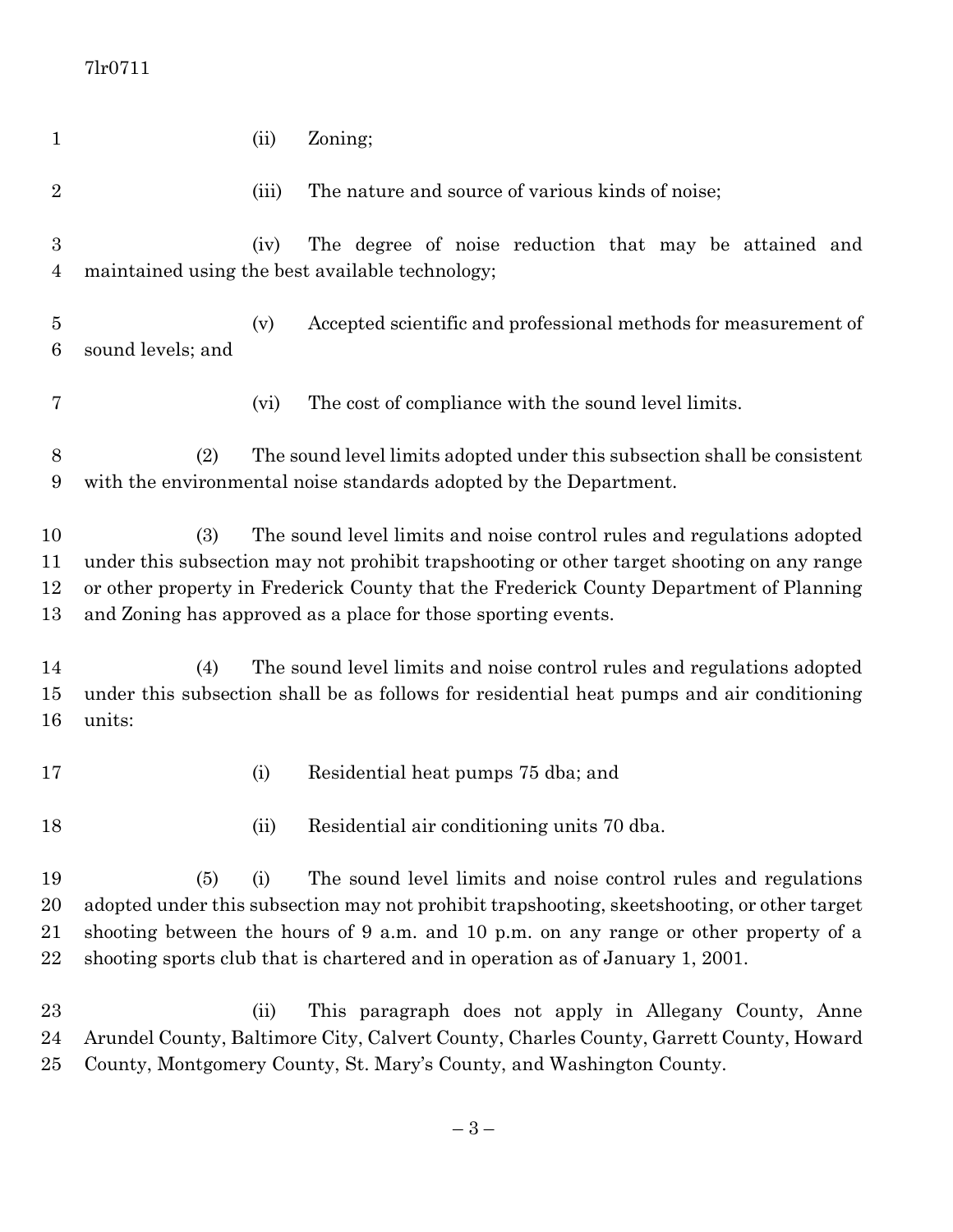#### 7lr0711

 (6) (i) Except as provided in subparagraph (ii) of this paragraph, the Department may not adopt sound level limits and noise control rules and regulations under this subsection that prohibit trapshooting, skeetshooting, or other target shooting between the hours of 9 a.m. and 10 p.m. in Allegany County, Anne Arundel County, Garrett County, or Washington County on any range or other property of a shooting sports club that is chartered and in operation as of January 1, 2005.

 (ii) 1. Subject to the provisions of subsubparagraph 2 of this subparagraph, the Department may adopt sound level limits and noise control rules and regulations under this subsection that prohibit trapshooting, skeetshooting, or other target shooting between the hours of 9 a.m. and 10 p.m. in Allegany County, Anne Arundel County, Garrett County, or Washington County on any range or other property of a shooting club that the Department determines is not in compliance as of January 1, 2005 with environmental noise standards, sound level limits, or noise control rules and regulations adopted under this title.

 2. A sound level limit or noise control rule or regulation adopted under this subsection shall allow trapshooting, skeetshooting, and other target shooting between the hours of 9 a.m. and 10 p.m. by a shooting sports club that the Department determines has become compliant with sound level limits and noise control rules and regulations adopted under this title.

 (7) (i) Except as provided in subparagraph **[**(ii)**] (III)** of this paragraph, in Howard County, the sound level limits and noise control rules and regulations adopted under this subsection may not prohibit the electronic amplification of sound at an outdoor concert venue with a capacity of over 15,000 individuals that:

24 1. Within the area that is included in a 0.25 mile radius of **THE MAIN STAGE OF** the venue, produces sound that is:

| 26       | A.                                                                 | 95 dba or lower between 9:00 a.m. and 11:00 p.m.; and      |
|----------|--------------------------------------------------------------------|------------------------------------------------------------|
| 27       | В.                                                                 | 55 dba or lower between $11:00$ p.m. and $11:30$ p.m.; and |
| 28<br>29 | $2_{-}$<br><b>MAIN STAGE OF the venue, produces sound that is:</b> | Within the area that is outside a 0.25 mile radius of THE  |

A. 72.5 dba or lower between 9:00 a.m. and 11:00 p.m.; and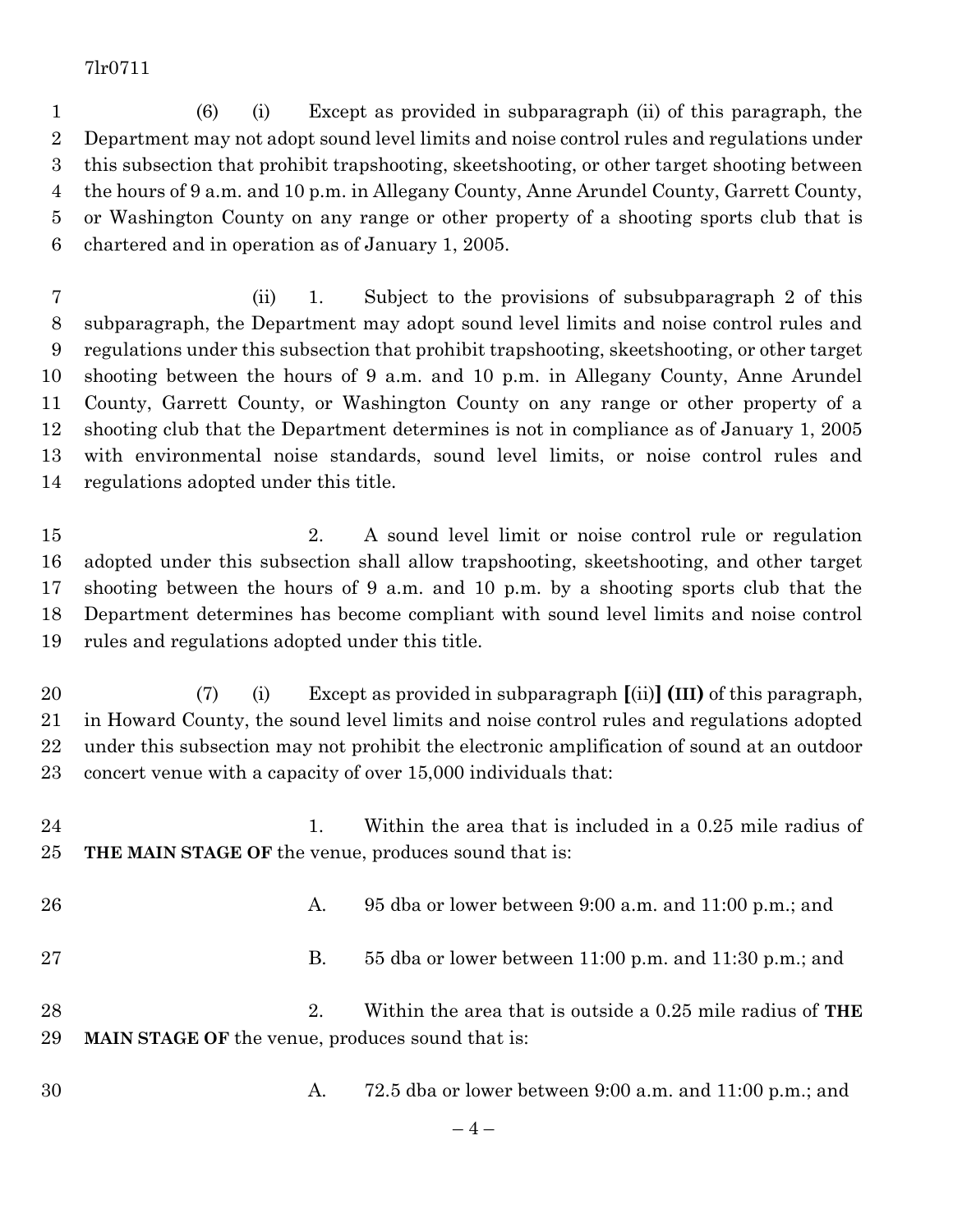7lr0711

 B. 55 dba or lower between 11:00 p.m. and 11:30 p.m. **(II) THE LIMITATIONS CONCERNING THE ELECTRONIC AMPLIFICATION OF SOUND AT AN OUTDOOR CONCERT VENUE UNDER SUBPARAGRAPH (I) OF THIS PARAGRAPH APPLY EVEN IF THE CONCERT VENUE USES ONE OR MORE SATELLITE STAGES FOR AN EVENT AT THE VENUE. [**(ii)**] (III)** 1. Except as provided in subsubparagraph 2 of this subparagraph, an outdoor concert venue with a capacity of over 15,000 individuals may not produce any electronic amplification of sound between 11:30 p.m. and 9:00 a.m. 2. The limitations concerning the electronic amplification of sound at an outdoor concert venue under subsubparagraph 1 of this subparagraph do not apply to an activity sponsored or authorized by the Howard County Public School System between 8:00 a.m. and 9:00 a.m. **[**(iii)**] (IV)** Notwithstanding § 3–105(a)(1) and (2) of this title, the noise control ordinances, rules, or regulations adopted by Howard County and in effect on October 1, 2013, do not apply to the electronic amplification of sound at an outdoor concert venue in the county with a capacity of over 15,000 individuals. (d) (1) This section does not authorize the Department to adopt environmental noise standards, sound level limits, or noise control rules and regulations that apply to noise from: 20 (i) Construction or repair work on public property; (ii) Fire or rescue station alerting devices; or 22 (iii) In Frederick County or Frederick City: 23 1. A fair listed in the Maryland Agricultural Fairs and Shows Schedule that is maintained by the Maryland Agricultural Fair Board; or 2. Any other event held on the same grounds as a fair under item 1 of this item.